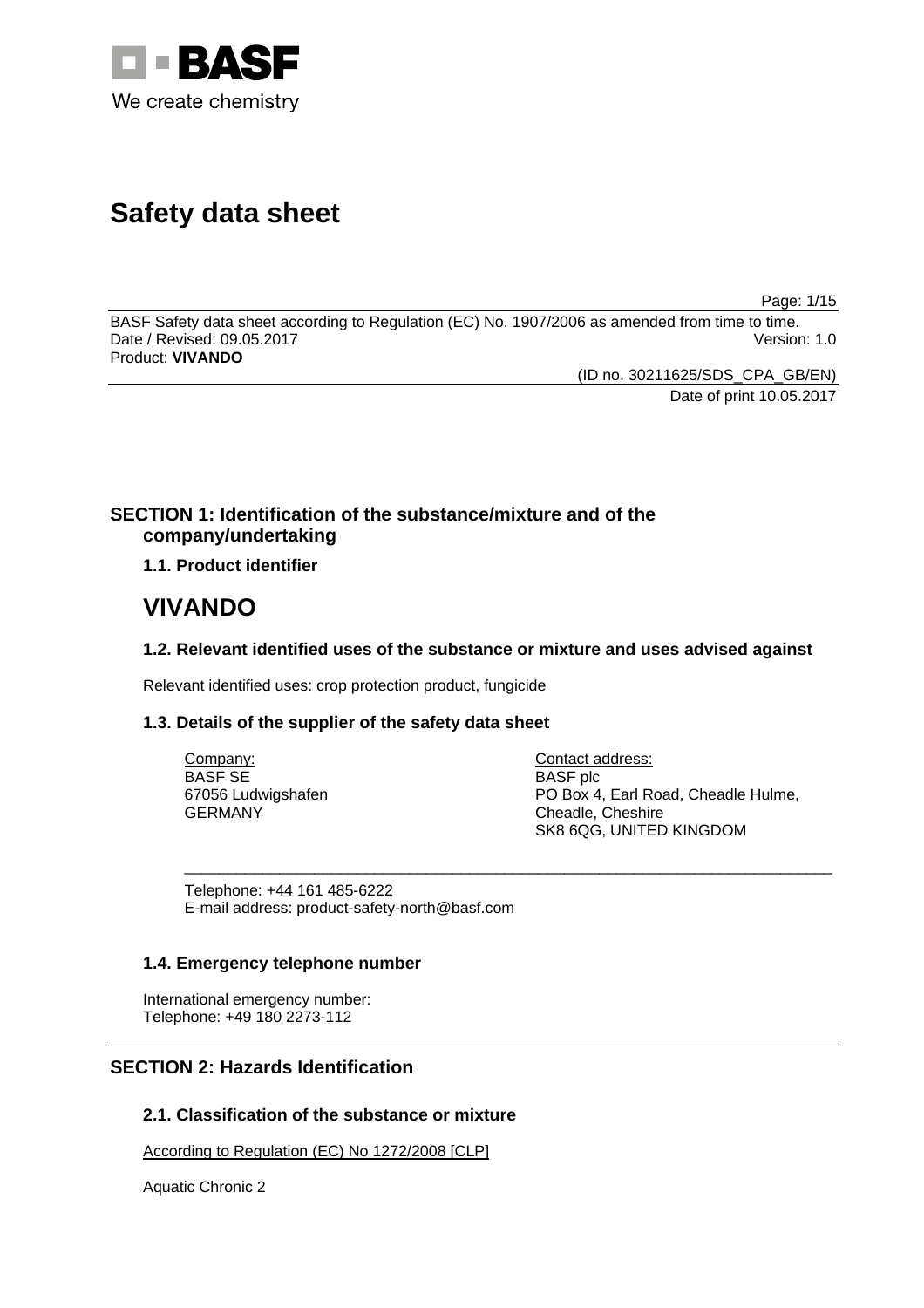Page: 2/15

BASF Safety data sheet according to Regulation (EC) No. 1907/2006 as amended from time to time. Date / Revised: 09.05.2017 Version: 1.0 Product: **VIVANDO** 

(ID no. 30211625/SDS\_CPA\_GB/EN)

Date of print 10.05.2017

H411, EUH401

For the classifications not written out in full in this section the full text can be found in section 16.

# **2.2. Label elements**

Globally Harmonized System (GHS) in accordance with UK regulations.

Pictogram:



| <b>Hazard Statement:</b><br>H411<br>EUH401                                                                                  | Toxic to aquatic life with long lasting effects.<br>To avoid risks to human health and the environment, comply with the<br>instructions for use.                                            |  |
|-----------------------------------------------------------------------------------------------------------------------------|---------------------------------------------------------------------------------------------------------------------------------------------------------------------------------------------|--|
| <b>Precautionary Statement:</b>                                                                                             |                                                                                                                                                                                             |  |
| P <sub>101</sub><br>P <sub>102</sub>                                                                                        | If medical advice is needed, have product container or label at hand.<br>Keep out of reach of children.                                                                                     |  |
| Precautionary Statements (Response):<br>P391                                                                                | Collect spillage.                                                                                                                                                                           |  |
| Precautionary Statements (Disposal):                                                                                        |                                                                                                                                                                                             |  |
| P <sub>501</sub>                                                                                                            | Dispose of contents/container to a licensed hazardous-waste disposal<br>contractor or collection site except for empty clean containers which can<br>be disposed of as non-hazardous waste. |  |
| Labeling of special preparations (GHS):<br>EUH208: May produce an allergic reaction. Contains: 1,2-BENZISOTHIAZOL-3(2H)-ONE |                                                                                                                                                                                             |  |

# **2.3. Other hazards**

According to Regulation (EC) No 1272/2008 [CLP]

See section 12 - Results of PBT and vPvB assessment.

If applicable information is provided in this section on other hazards which do not result in classification but which may contribute to the overall hazards of the substance or mixture.

# **SECTION 3: Composition/Information on Ingredients**

# **3.1. Substances**

Not applicable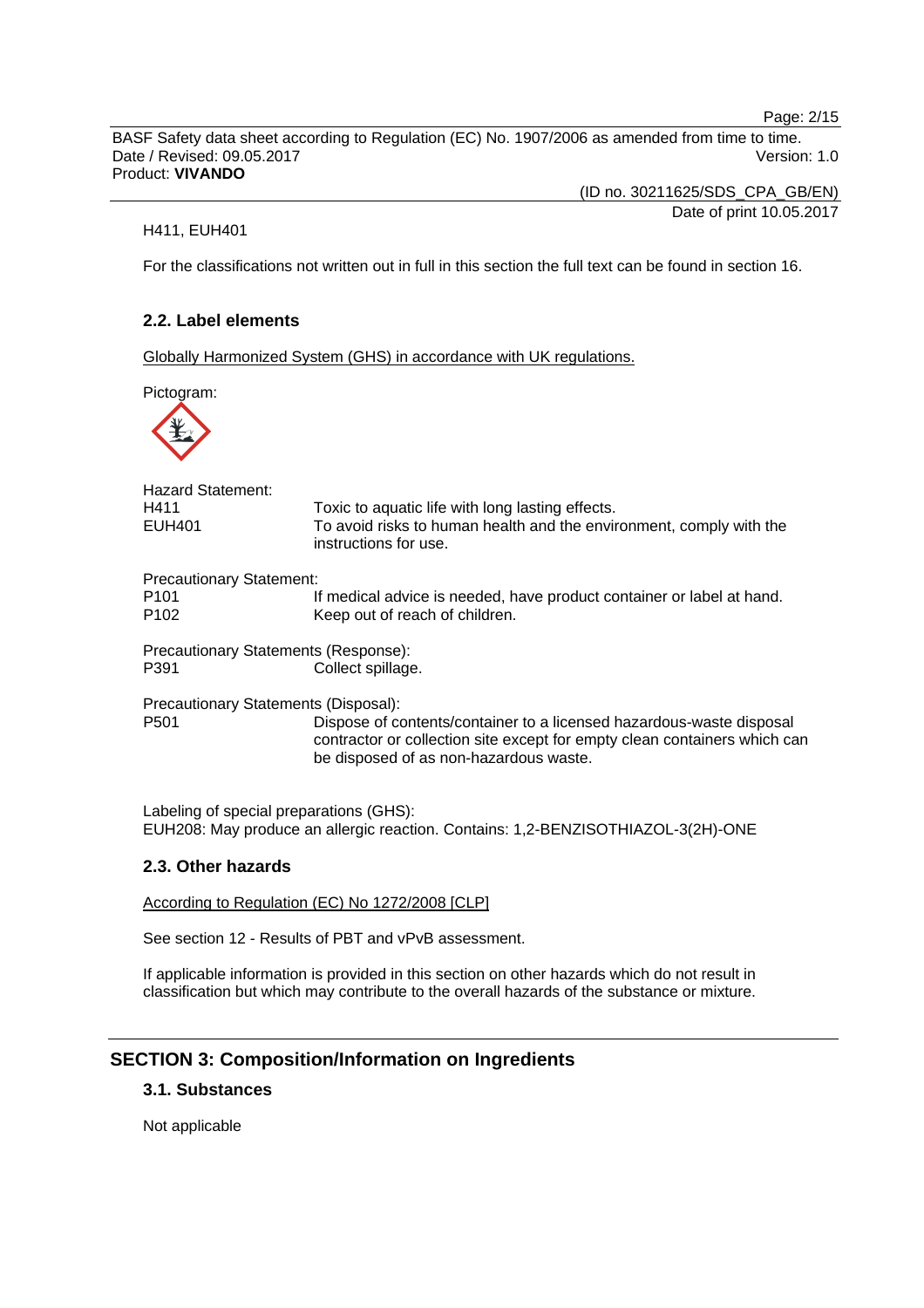Page: 3/15

BASF Safety data sheet according to Regulation (EC) No. 1907/2006 as amended from time to time. Date / Revised: 09.05.2017 Version: 1.0 Product: **VIVANDO** 

(ID no. 30211625/SDS\_CPA\_GB/EN)

Date of print 10.05.2017

# **3.2. Mixtures**

#### Chemical nature

crop protection product, fungicide, suspension concentrate (SC)

Hazardous ingredients (GHS) according to Regulation (EC) No. 1272/2008

Metrafenone

Content (W/W): 42 % CAS Number: 220899-03-6 Aquatic Acute 1 Aquatic Chronic 2 H400, H411

sodium alkylnaphthalene sulphonate, formaldehyde condensate Content (W/W):  $< 5 \%$  Eve Dam./Irrit. 2 H319

1,2-benzisothiazol-3(2H)-one; 1,2-benzisothiazolin-3-one Content (W/W):  $< 0.05$  % CAS Number: 2634-33-5 EC-Number: 220-120-9 INDEX-Number: 613-088-00-6

Acute Tox. 4 (oral) Skin Corr./Irrit. 2 Eye Dam./Irrit. 1 Skin Sens. 1 Aquatic Acute 1 M-factor acute: 10 H318, H315, H302, H317, H400

Specific concentration limit: Skin Sens.  $1: z = 0.05 \%$ 

Propane-1,2-diol Content (W/W):  $< 5 \%$ CAS Number: 57-55-6 EC-Number: 200-338-0 REACH registration number: 01- 2119456809-23

For the classifications not written out in full in this section, including the hazard classes and the hazard statements, the full text is listed in section 16.

# **SECTION 4: First-Aid Measures**

**4.1. Description of first aid measures**  Remove contaminated clothing.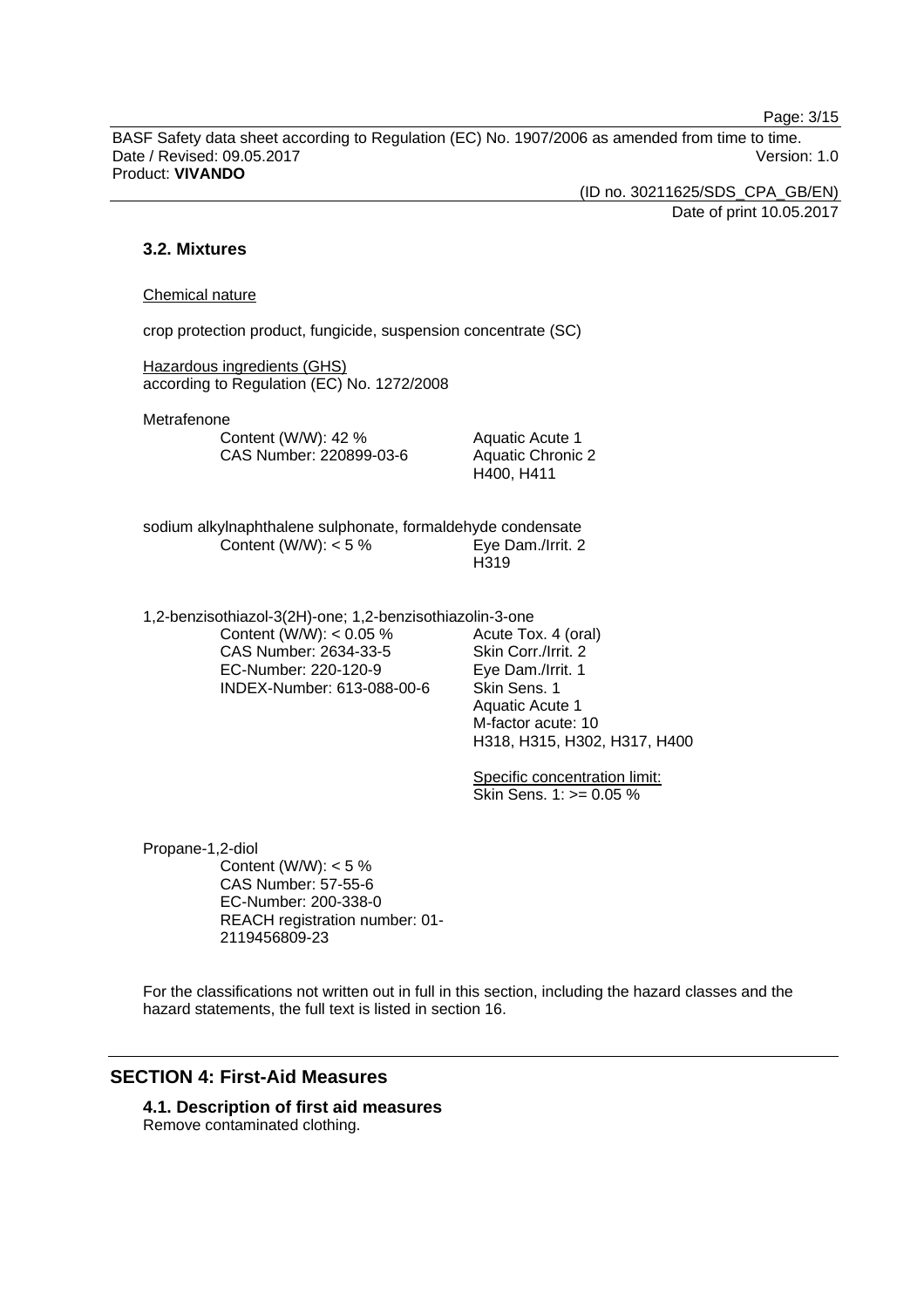Page: 4/15

BASF Safety data sheet according to Regulation (EC) No. 1907/2006 as amended from time to time. Date / Revised: 09.05.2017 **Version: 1.0** Product: **VIVANDO** 

(ID no. 30211625/SDS\_CPA\_GB/EN)

Date of print 10.05.2017

Show container, label and/or safety data sheet to physician.

If inhaled: Keep patient calm, remove to fresh air.

On skin contact: Wash thoroughly with soap and water.

On contact with eyes: Wash affected eyes for at least 15 minutes under running water with eyelids held open.

On ingestion: Immediately rinse mouth and then drink 200-300 ml of water, seek medical attention.

### **4.2. Most important symptoms and effects, both acute and delayed**

Symptoms: The most important known symptoms and effects are described in the labelling (see section 2) and/or in section 11., Further important symptoms and effects are so far not known.

**4.3. Indication of any immediate medical attention and special treatment needed** 

Treatment: Treat according to symptoms (decontamination, vital functions), no known specific antidote.

# **SECTION 5: Fire-Fighting Measures**

# **5.1. Extinguishing media**

Suitable extinguishing media: water spray, carbon dioxide, foam, dry powder

# **5.2. Special hazards arising from the substance or mixture**

carbon monoxide, Carbon dioxide, halogenated hydrocarbons, Dibenzofuran, nitrogen oxides, Bromine compounds, hydrocarbons, brominated dibenzodioxins The substances/groups of substances mentioned can be released in case of fire.

# **5.3. Advice for fire-fighters**

Special protective equipment: Wear self-contained breathing apparatus and chemical-protective clothing.

Further information:

Collect contaminated extinguishing water separately, do not allow to reach sewage or effluent systems. Dispose of fire debris and contaminated extinguishing water in accordance with official regulations. In case of fire and/or explosion do not breathe fumes. Keep containers cool by spraying with water if exposed to fire.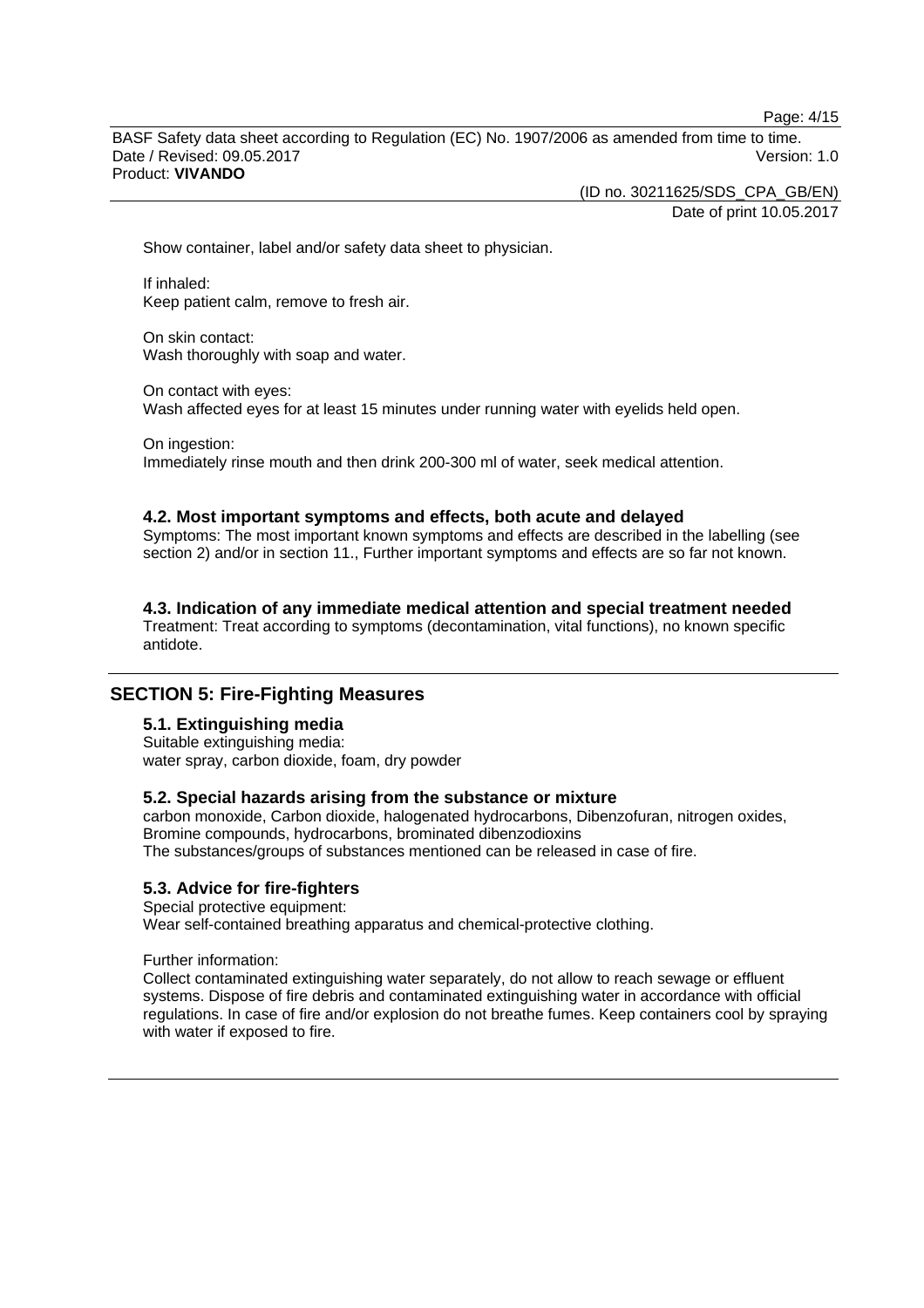Page: 5/15

BASF Safety data sheet according to Regulation (EC) No. 1907/2006 as amended from time to time. Date / Revised: 09.05.2017 **Version: 1.0** Product: **VIVANDO** 

(ID no. 30211625/SDS\_CPA\_GB/EN)

Date of print 10.05.2017

# **SECTION 6: Accidental Release Measures**

# **6.1. Personal precautions, protective equipment and emergency procedures**

Do not breathe vapour/spray. Use personal protective clothing. Avoid contact with the skin, eyes and clothing.

# **6.2. Environmental precautions**

Do not discharge into drains/surface waters/groundwater. Do not discharge into the subsoil/soil.

Do not allow contamination of public drains or surface or ground waters. Inform local water plc if spillage enters drains and the Environment Agency (England & Wales), the Scottish Environmental Protection Agency (Scotland), or the Environment and Heritage Service (Northern Ireland) if it enters surface or ground waters. Keep people and animals away.

### **6.3. Methods and material for containment and cleaning up**

For small amounts: Pick up with suitable absorbent material (e.g. sand, sawdust, general-purpose binder, kieselguhr).

For large amounts: Dike spillage. Pump off product.

Dispose of absorbed material in accordance with regulations. Collect waste in suitable containers, which can be labeled and sealed. Clean contaminated floors and objects thoroughly with water and detergents, observing environmental regulations.

### **6.4. Reference to other sections**

Information regarding exposure controls/personal protection and disposal considerations can be found in section 8 and 13.

# **SECTION 7: Handling and Storage**

# **7.1. Precautions for safe handling**

No special measures necessary if stored and handled correctly. Ensure thorough ventilation of stores and work areas. When using do not eat, drink or smoke. Hands and/or face should be washed before breaks and at the end of the shift.

Protection against fire and explosion:

No special precautions necessary. The substance/product is non-combustible. Product is not explosive.

# **7.2. Conditions for safe storage, including any incompatibilities**

Segregate from foods and animal feeds. Further information on storage conditions: Keep away from heat. Protect from direct sunlight.

Protect from temperatures below: 0 °C The product can crystallize below the limit temperature. Protect from temperatures above: 35 °C Changes in the properties of the product may occur if substance/product is stored above indicated temperature for extended periods of time.

# **7.3. Specific end use(s)**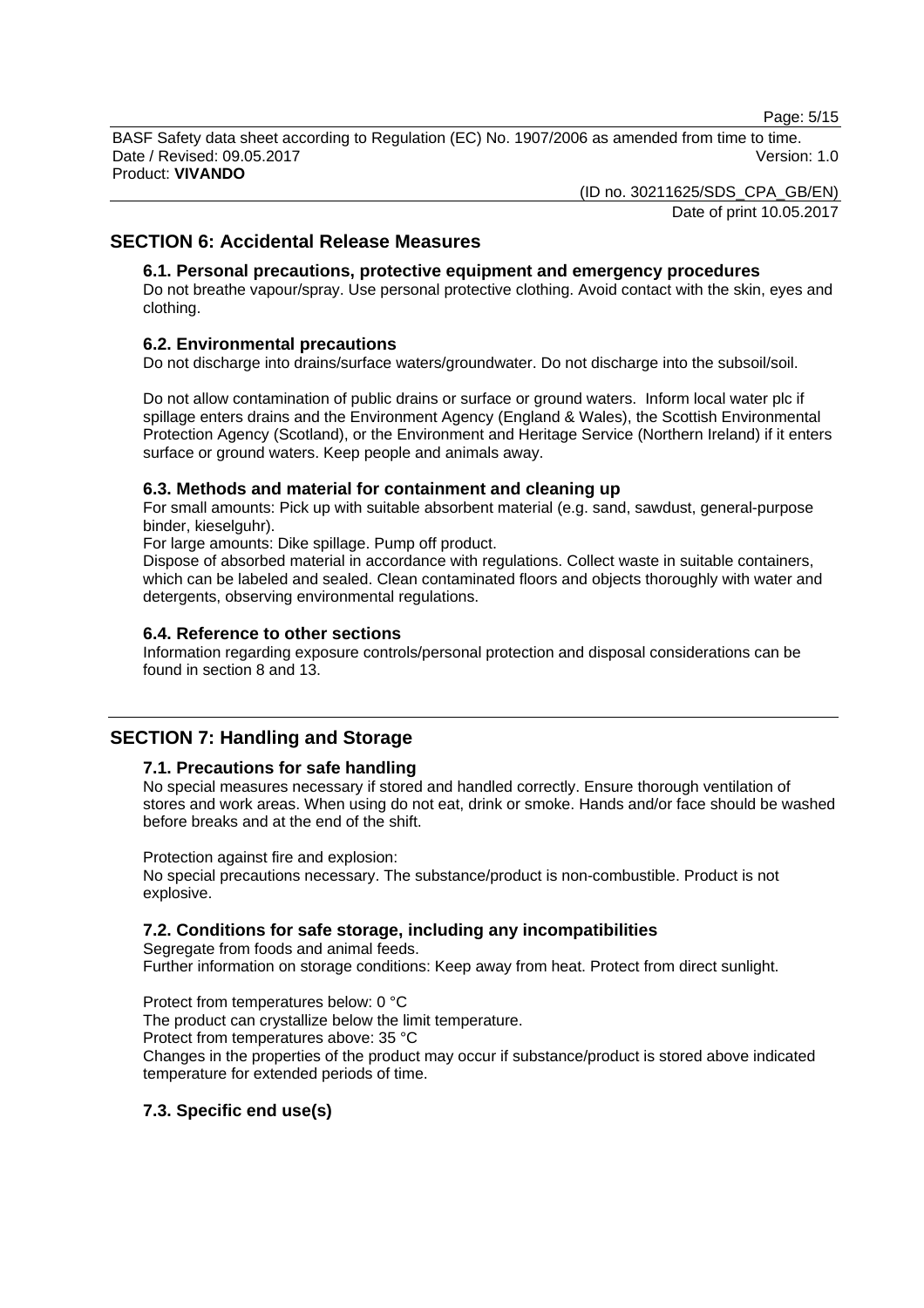Page: 6/15

BASF Safety data sheet according to Regulation (EC) No. 1907/2006 as amended from time to time. Date / Revised: 09.05.2017 Version: 1.0 Product: **VIVANDO** 

(ID no. 30211625/SDS\_CPA\_GB/EN)

Date of print 10.05.2017

For the relevant identified use(s) listed in Section 1 the advice mentioned in this section 7 is to be observed.

# **SECTION 8: Exposure Controls/Personal Protection**

# **8.1. Control parameters**

Components with occupational exposure limits

57-55-6: Propane-1,2-diol

 TWA value 10 mg/m3 (WEL/EH 40 (UK)), Particulate TWA value 474 mg/m3 ; 150 ppm (WEL/EH 40 (UK)), Total vapour and particulates

Refer to the current edition of HSE Guidance Note EH40 Occupational Exposure Limits (United Kingdom). For normal use and handling refer to the product label/leaflet.

# **8.2. Exposure controls**

Personal protective equipment

Respiratory protection: Respiratory protection not required.

Hand protection:

Suitable chemical resistant safety gloves (EN 374) also with prolonged, direct contact (Recommended: Protective index 6, corresponding > 480 minutes of permeation time according to EN 374): E.g. nitrile rubber (0.4 mm), chloroprene rubber (0.5 mm), butyl rubber (0.7 mm) etc.

Eye protection: Safety glasses with side-shields (frame goggles) (e.g. EN 166)

Body protection:

Body protection must be chosen depending on activity and possible exposure, e.g. apron, protecting boots, chemical-protection suit (according to EN 14605 in case of splashes or EN ISO 13982 in case of dust).

#### General safety and hygiene measures

The statements on personal protective equipment in the instructions for use apply when handling crop-protection agents in final-consumer packing. Wearing of closed work clothing is recommended. Store work clothing separately. Keep away from food, drink and animal feeding stuffs.

Environmental exposure controls For information regarding environmental exposure controls, see Section 6.

# **SECTION 9: Physical and Chemical Properties**

**9.1. Information on basic physical and chemical properties**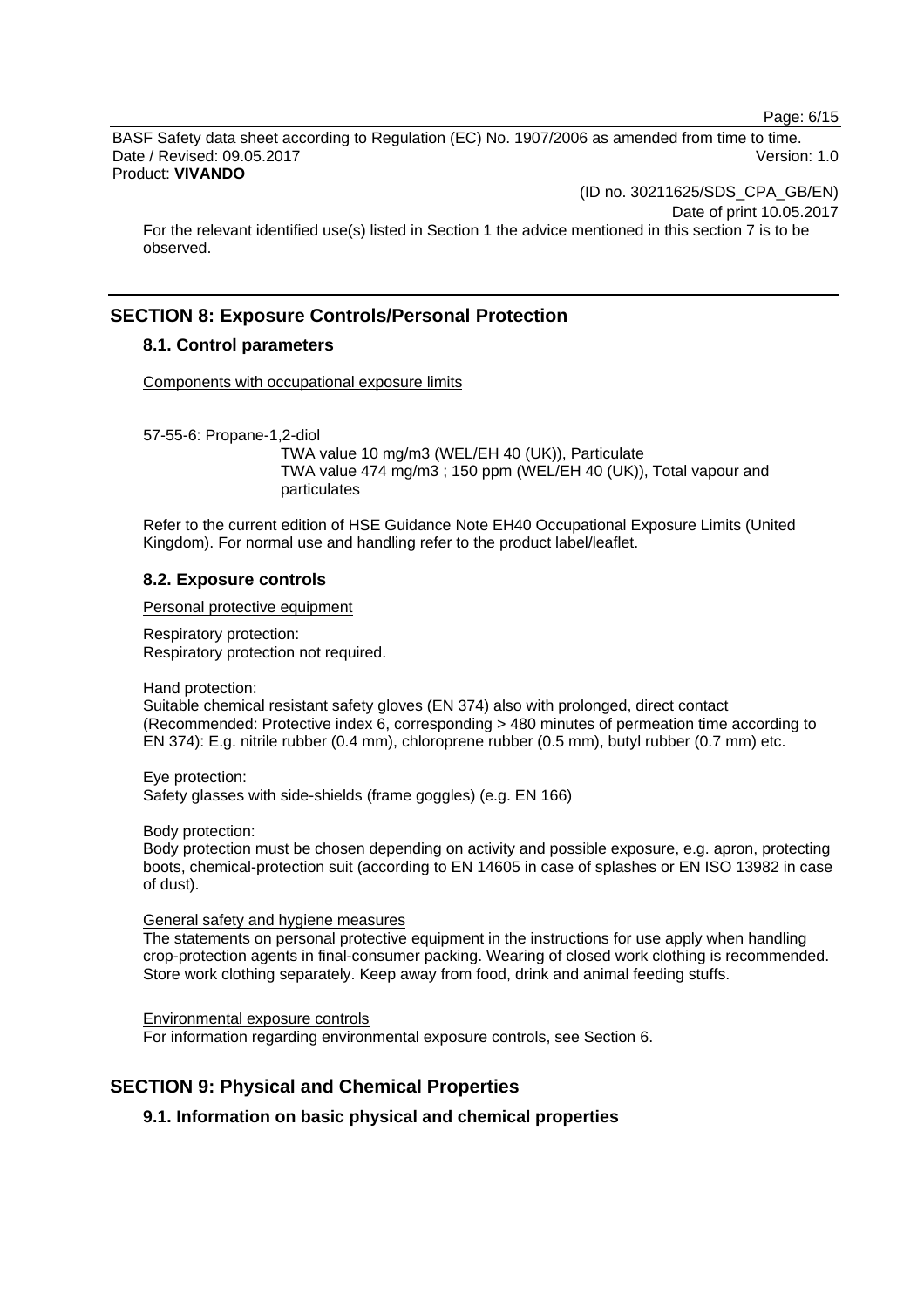Page: 7/15

BASF Safety data sheet according to Regulation (EC) No. 1907/2006 as amended from time to time. Date / Revised: 09.05.2017 Version: 1.0 Product: **VIVANDO** 

(ID no. 30211625/SDS\_CPA\_GB/EN)

Date of print 10.05.2017

| Form:                          | suspension                                                             |                             |
|--------------------------------|------------------------------------------------------------------------|-----------------------------|
| Colour:                        | beige                                                                  |                             |
| Odour:                         | aliphatic                                                              |                             |
| Odour threshold:               |                                                                        |                             |
|                                | Not determined due to potential                                        |                             |
|                                | health hazard by inhalation.                                           |                             |
| pH value:                      | approx. 7 - 9                                                          |                             |
|                                | (water, $20 °C$ )                                                      |                             |
|                                | (measured with the undiluted                                           |                             |
|                                | substance)                                                             |                             |
| Melting point:                 | approx. 0 °C                                                           |                             |
|                                | Information applies to the solvent.                                    |                             |
| Boiling point:                 | approx. 100 °C                                                         |                             |
|                                | Information applies to the solvent.                                    |                             |
| Flash point:                   |                                                                        | (Directive 92/69/EEC, A.9)  |
|                                | Non-flammable.                                                         |                             |
| Evaporation rate:              |                                                                        |                             |
|                                | not applicable                                                         |                             |
| Flammability:                  | not highly flammable                                                   | (calculated)                |
| Lower explosion limit:         |                                                                        |                             |
|                                | As a result of our experience with this                                |                             |
|                                | product and our knowledge of its                                       |                             |
|                                | composition we do not expect any                                       |                             |
|                                | hazard as long as the product is used                                  |                             |
|                                | appropriately and in accordance with                                   |                             |
|                                | the intended use.                                                      |                             |
| Upper explosion limit:         |                                                                        |                             |
|                                | As a result of our experience with this                                |                             |
|                                | product and our knowledge of its                                       |                             |
|                                | composition we do not expect any                                       |                             |
|                                | hazard as long as the product is used                                  |                             |
|                                | appropriately and in accordance with                                   |                             |
|                                | the intended use.                                                      |                             |
| Ignition temperature:          | 379 °C                                                                 | (Directive 92/69/EEC, A.15) |
| Vapour pressure:               | approx. 23 hPa                                                         |                             |
|                                | (20 °C)                                                                |                             |
|                                | Information applies to the solvent.                                    |                             |
| Density:                       | approx. 1.19 g/cm3                                                     |                             |
|                                | (20 °C)                                                                |                             |
| Relative vapour density (air): |                                                                        |                             |
|                                | not applicable                                                         |                             |
| Solubility in water:           | dispersible                                                            |                             |
|                                | Partitioning coefficient n-octanol/water (log Kow):                    |                             |
|                                | not applicable                                                         |                             |
|                                | Thermal decomposition: 205 °C, 30 kJ/kg, (DSC (OECD 113))              |                             |
|                                | 290 °C, 750 kJ/kg, (DSC (OECD 113))                                    |                             |
|                                | Not a substance liable to self-decomposition according to UN transport |                             |
|                                | regulations, class 4.1.                                                |                             |
| Viscosity, dynamic:            | approx. 129 mPa.s                                                      |                             |
|                                | (20 °C)                                                                |                             |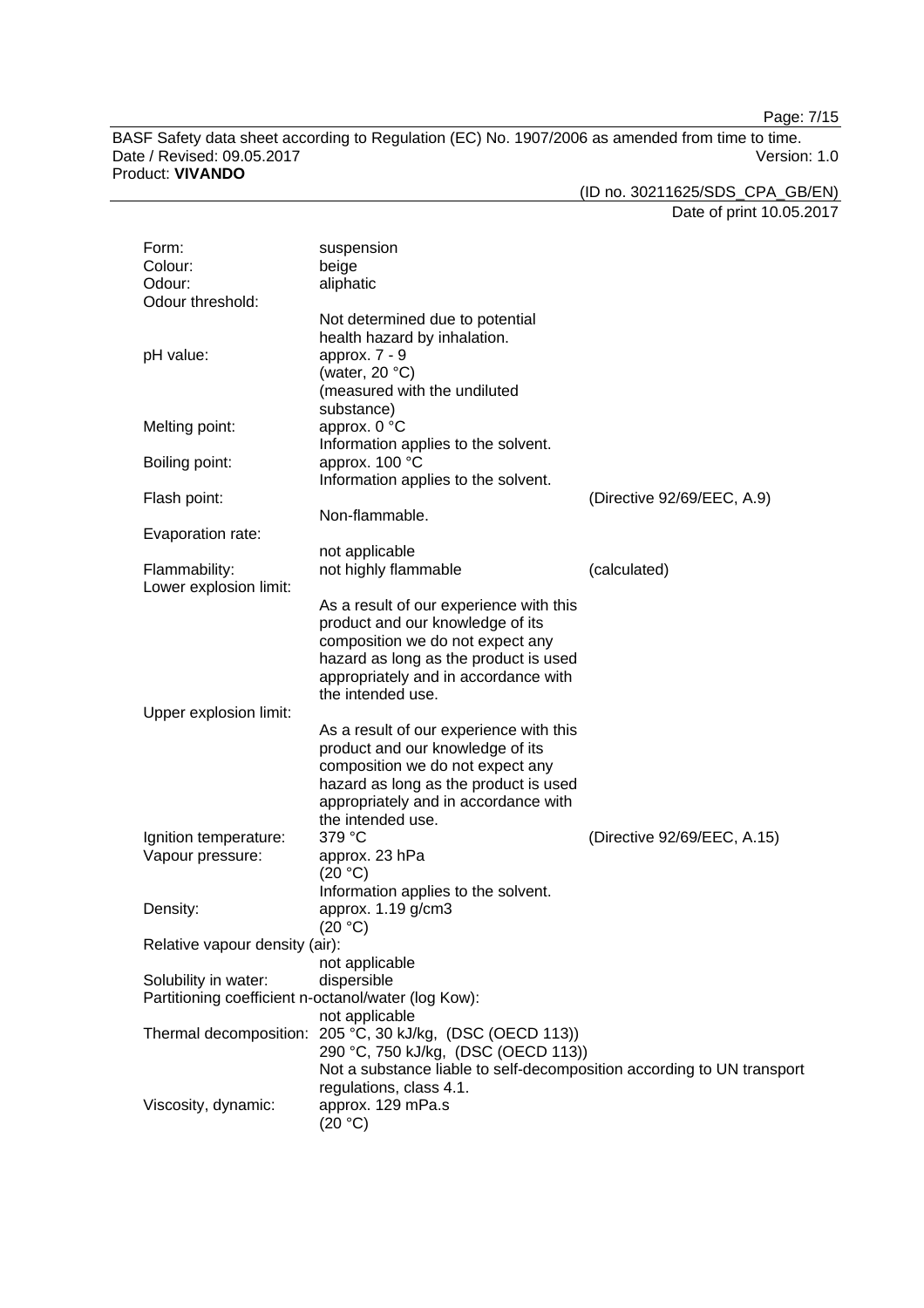Page: 8/15

BASF Safety data sheet according to Regulation (EC) No. 1907/2006 as amended from time to time. Date / Revised: 09.05.2017 **Version: 1.0** 

Product: **VIVANDO** 

(ID no. 30211625/SDS\_CPA\_GB/EN)

Explosion hazard: not explosive (Directive 92/69/EEC, A.14) Fire promoting properties: not fire-propagating (Directive 2004/73/EC, A.21)

Date of print 10.05.2017

# **9.2. Other information**

Other Information:

If necessary, information on other physical and chemical parameters is indicated in this section.

# **SECTION 10: Stability and Reactivity**

#### **10.1. Reactivity**

No hazardous reactions if stored and handled as prescribed/indicated.

### **10.2. Chemical stability**

The product is stable if stored and handled as prescribed/indicated.

### **10.3. Possibility of hazardous reactions**

No hazardous reactions if stored and handled as prescribed/indicated.

# **10.4. Conditions to avoid**

See MSDS section 7 - Handling and storage.

# **10.5. Incompatible materials**

Substances to avoid: strong acids, strong bases, strong oxidizing agents

# **10.6. Hazardous decomposition products**

Hazardous decomposition products: No hazardous decomposition products if stored and handled as prescribed/indicated.

# **SECTION 11: Toxicological Information**

# **11.1. Information on toxicological effects**

#### Acute toxicity

Assessment of acute toxicity: Virtually nontoxic after a single ingestion. Virtually nontoxic by inhalation. Virtually nontoxic after a single skin contact.

Experimental/calculated data: LD50 rat (oral): > 5,000 mg/kg (OECD Guideline 401) The product has not been tested. The statement has been derived from substances/products of a similar structure or composition.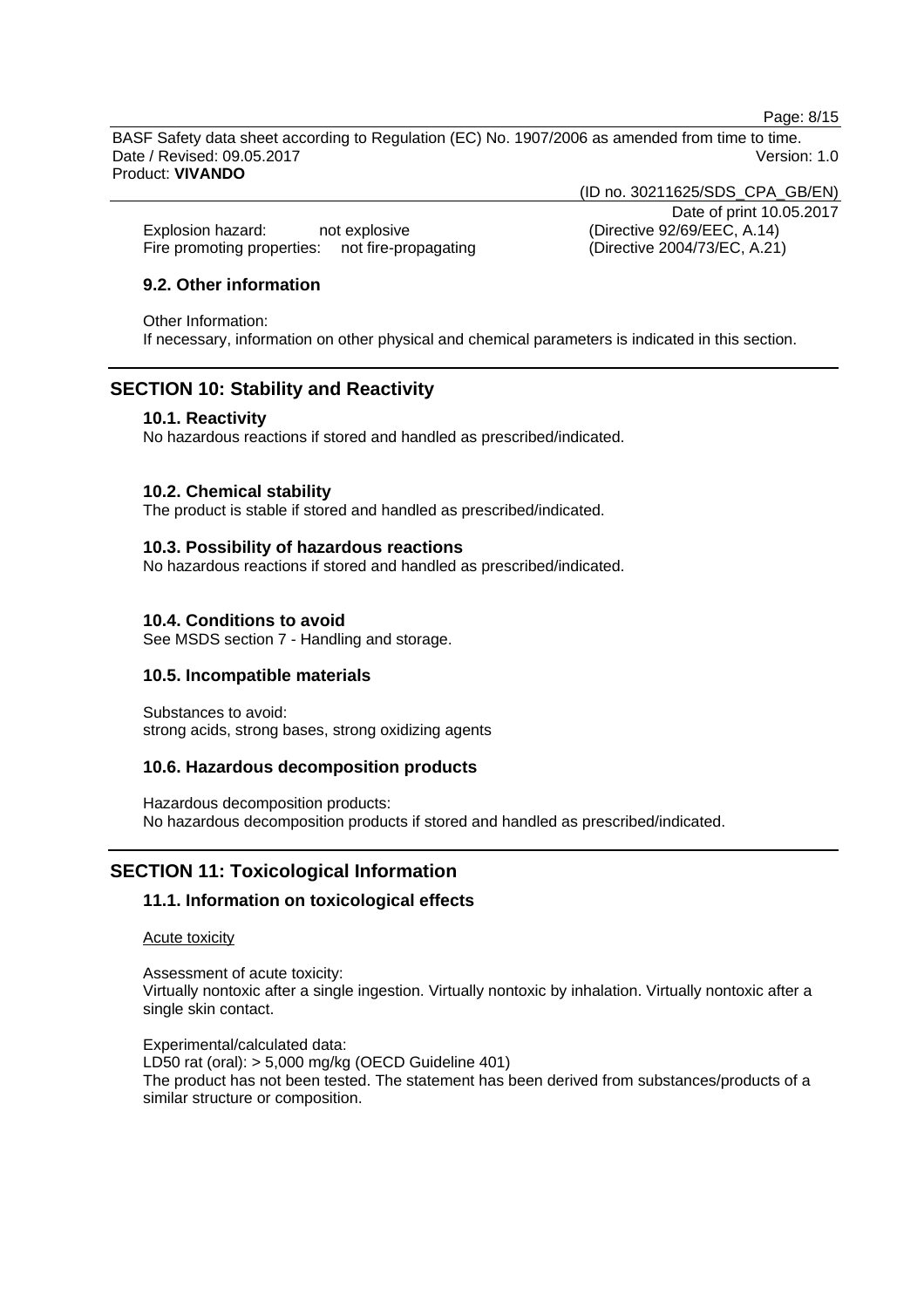Page: 9/15

BASF Safety data sheet according to Regulation (EC) No. 1907/2006 as amended from time to time. Date / Revised: 09.05.2017 **Version: 1.0** Product: **VIVANDO** 

(ID no. 30211625/SDS\_CPA\_GB/EN)

Date of print 10.05.2017

LC50 rat (by inhalation): > 3.7 mg/l 4 h (OECD Guideline 403) The product has not been tested. The statement has been derived from substances/products of a similar structure or composition. No mortality was observed. Highest concentration capable of testing. An aerosol was tested.

LD50 rat (dermal): > 5,000 mg/kg (OECD Guideline 402)

#### Irritation

Assessment of irritating effects: Not irritating to the skin. Not irritating to the eyes.

Experimental/calculated data:

Skin corrosion/irritation rabbit: non-irritant (OECD Guideline 404) The product has not been tested. The statement has been derived from substances/products of a similar structure or composition.

Serious eye damage/irritation rabbit: non-irritant (OECD Guideline 405)

#### Respiratory/Skin sensitization

Assessment of sensitization: There is no evidence of a skin-sensitizing potential.

Experimental/calculated data:

Guinea pig maximization test guinea pig: Skin sensitizing effects were not observed in animal studies. (OECD Guideline 406) The product has not been tested. The statement has been derived from substances/products of a similar structure or composition.

#### Germ cell mutagenicity

Assessment of mutagenicity:

The product has not been tested. The statement has been derived from the properties of the individual components. Mutagenicity tests revealed no genotoxic potential.

#### **Carcinogenicity**

Assessment of carcinogenicity:

The product has not been tested. The statement has been derived from the properties of the individual components.

*Information on: Metrafenone*

*Assessment of carcinogenicity:* 

*When given in high doses, the substance was carcinogenic in animal studies. Based on its mechanism of action, a carcinogenic potential is not expected after exposure to low doses.*  ----------------------------------

Reproductive toxicity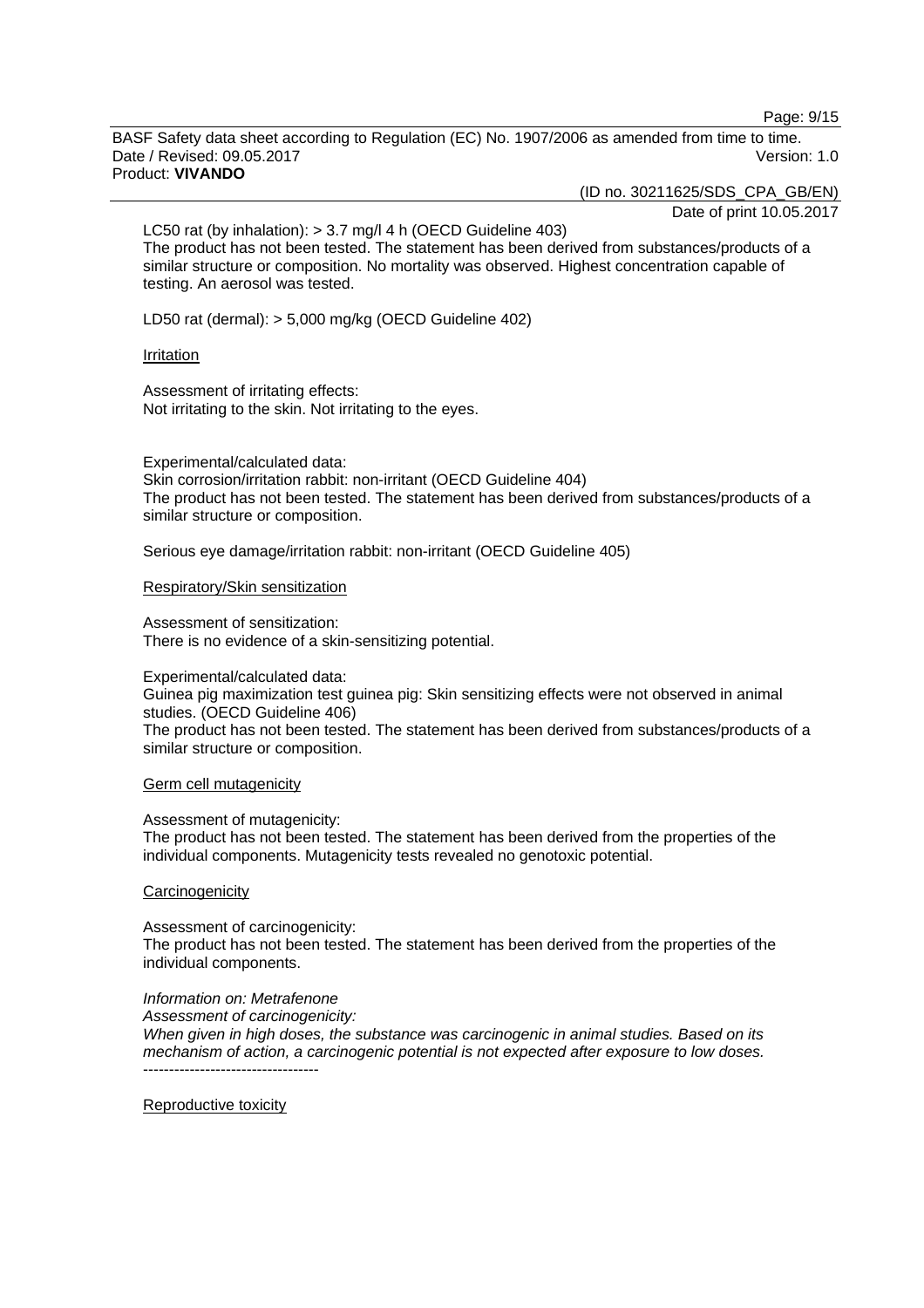Page: 10/15

BASF Safety data sheet according to Regulation (EC) No. 1907/2006 as amended from time to time. Date / Revised: 09.05.2017 **Version: 1.0** Product: **VIVANDO** 

(ID no. 30211625/SDS\_CPA\_GB/EN)

Date of print 10.05.2017

#### Assessment of reproduction toxicity:

The product has not been tested. The statement has been derived from the properties of the individual components. The results of animal studies gave no indication of a fertility impairing effect.

#### Developmental toxicity

#### Assessment of teratogenicity:

The product has not been tested. The statement has been derived from the properties of the individual components. Animal studies gave no indication of a developmental toxic effect at doses that were not toxic to the parental animals.

#### Specific target organ toxicity (single exposure)

Assessment of STOT single:

Based on the available information there is no specific target organ toxicity to be expected after a single exposure.

Remarks: The product has not been tested. The statement has been derived from the properties of the individual components.

#### Repeated dose toxicity and Specific target organ toxicity (repeated exposure)

Assessment of repeated dose toxicity:

The product has not been tested. The statement has been derived from the properties of the individual components. No substance-specific organtoxicity was observed after repeated administration to animals.

#### Aspiration hazard

The product has not been tested. The statement has been derived from the properties of the individual components. No aspiration hazard expected.

Other relevant toxicity information

Misuse can be harmful to health.

# **SECTION 12: Ecological Information**

### **12.1. Toxicity**

Assessment of aquatic toxicity: Toxic to aquatic life with long lasting effects. The product has not been tested. The statement has been derived from substances/products of a similar structure or composition.

Toxicity to fish: LC50 (96 h) > 104 mg/l, Oncorhynchus mykiss (OECD 203; ISO 7346; 92/69/EEC, C.1, static)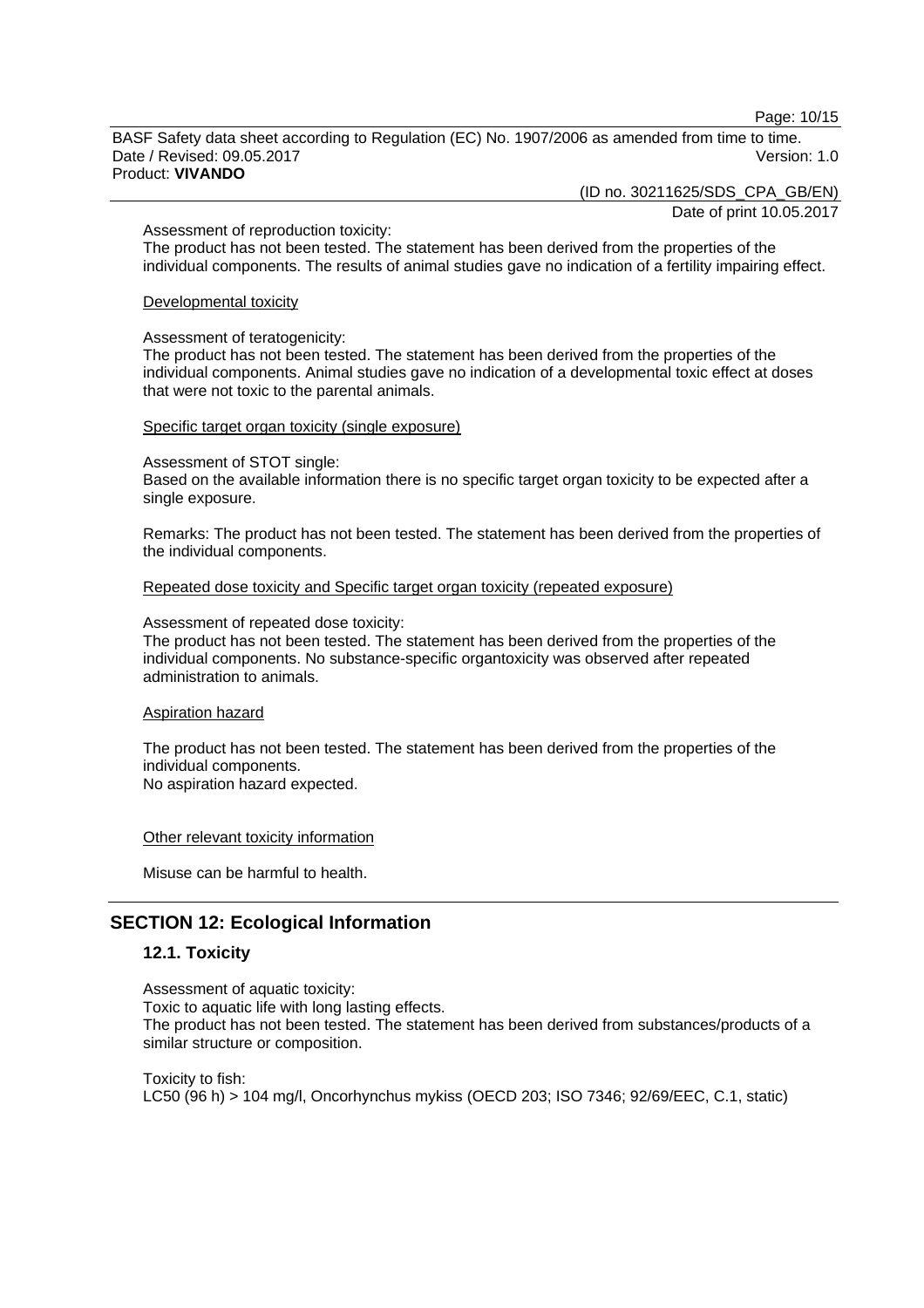Page: 11/15

BASF Safety data sheet according to Regulation (EC) No. 1907/2006 as amended from time to time. Date / Revised: 09.05.2017 **Version: 1.0** Product: **VIVANDO** 

(ID no. 30211625/SDS\_CPA\_GB/EN)

Date of print 10.05.2017

Aquatic invertebrates: LC50 (48 h) > 1.98 mg/l, Daphnia magna (Directive 92/69/EEC, C.2, static) No effects at the highest test concentration.

Aquatic plants: EC50 (72 h) > 2.25 mg/l, Selenastrum capricornutum (OECD Guideline 201) No effects at the highest test concentration.

No observed effect concentration (72 h) 0.294 mg/l, Pseudokirchneriella subcapitata (OECD Guideline 201)

# **12.2. Persistence and degradability**

Assessment biodegradation and elimination (H2O): The product has not been tested. The statement has been derived from the properties of the individual components.

*Information on: Metrafenone Assessment biodegradation and elimination (H2O): Not readily biodegradable (by OECD criteria).*  ----------------------------------

### **12.3. Bioaccumulative potential**

Assessment bioaccumulation potential: The product has not been tested. The statement has been derived from the properties of the individual components.

*Information on: Metrafenone Bioaccumulation potential: Bioconcentration factor: 140 - 180 (42 d), Lepomis macrochirus (OECD Guideline 305 E)*  ----------------------------------

# **12.4. Mobility in soil**

Assessment transport between environmental compartments: Adsorption in soil: The product has not been tested. The statement has been derived from the properties of the individual components.

*Information on: Metrafenone Assessment transport between environmental compartments: Adsorption in soil: Following exposure to soil, adsorption to solid soil particles is probable, therefore contamination of groundwater is not expected.* ----------------------------------

# **12.5. Results of PBT and vPvB assessment**

The product does not contain a substance fulfilling the PBT (persistent/bioaccumulative/toxic) criteria or the vPvB (very persistent/very bioaccumulative) criteria.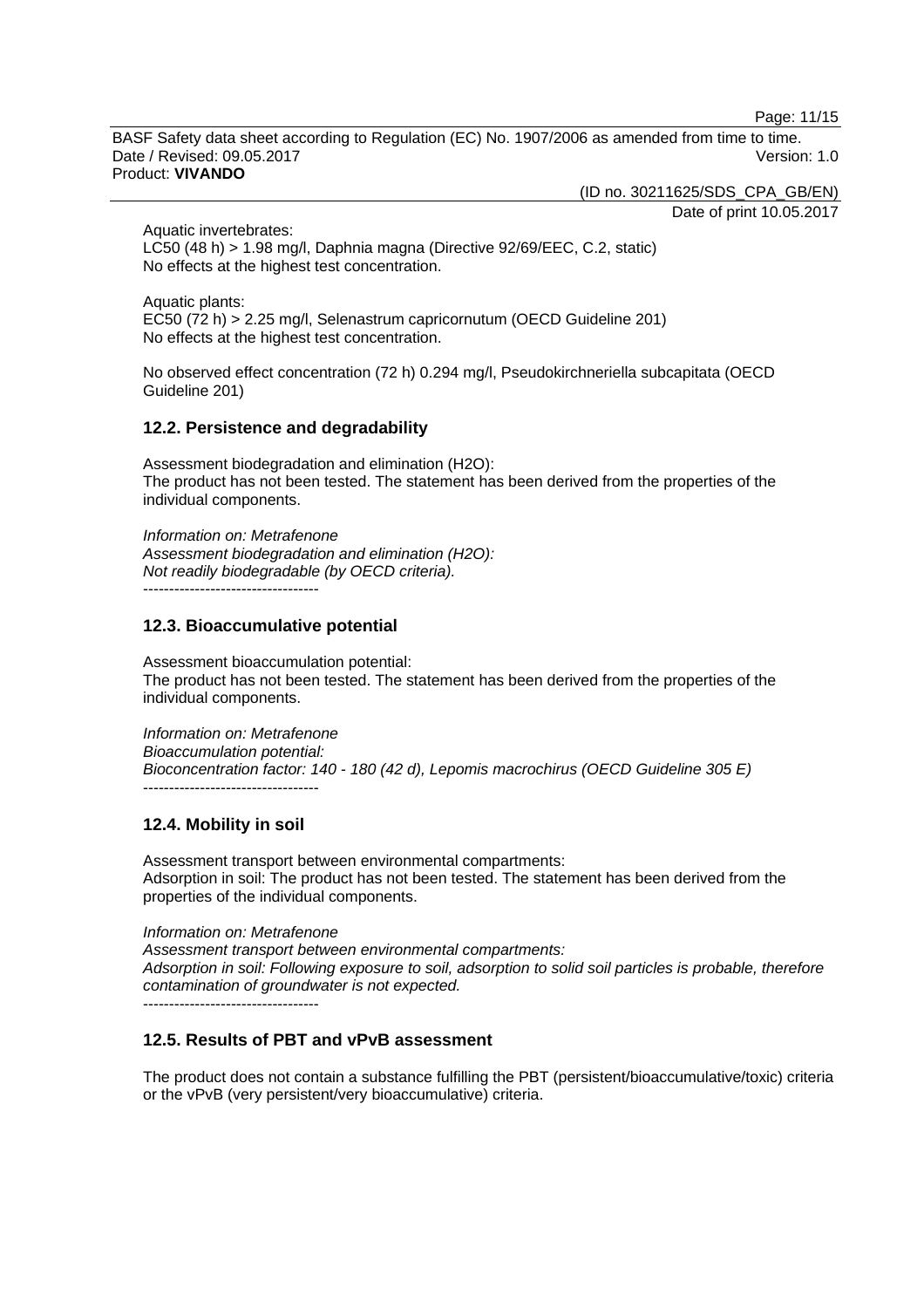Page: 12/15

BASF Safety data sheet according to Regulation (EC) No. 1907/2006 as amended from time to time. Date / Revised: 09.05.2017 Version: 1.0 Product: **VIVANDO** 

(ID no. 30211625/SDS\_CPA\_GB/EN)

Date of print 10.05.2017

### **12.6. Other adverse effects**

The product does not contain substances that are listed in Regulation (EC) 1005/2009 on substances that deplete the ozone layer.

### **12.7. Additional information**

Other ecotoxicological advice: Do not discharge product into the environment without control.

# **SECTION 13: Disposal Considerations**

# **13.1. Waste treatment methods**

Must be disposed of or incinerated in accordance with local regulations.

The UK Environmental Protection (Duty of Care) Regulations (EP) and amendments should be noted (United Kingdom).

This product and any uncleaned containers must be disposed of as hazardous waste in accordance with the 2005 Hazardous Waste Regulations and amendments (United Kingdom)

Contaminated packaging:

Contaminated packaging should be emptied as far as possible and disposed of in the same manner as the substance/product.

# **SECTION 14: Transport Information**

#### **Land transport**

#### ADR

| UN number<br>UN proper shipping name:<br>Transport hazard class(es):<br>Packing group:<br>Environmental hazards:<br>Special precautions for<br>user: | UN3082<br>ENVIRONMENTALLY HAZARDOUS SUBSTANCE, LIQUID,<br>N.O.S. (contains METRAFENONE)<br>9, EHSM<br>Ш<br>yes |
|------------------------------------------------------------------------------------------------------------------------------------------------------|----------------------------------------------------------------------------------------------------------------|
| <b>RID</b>                                                                                                                                           |                                                                                                                |
| UN number<br>UN proper shipping name:                                                                                                                | UN3082<br>ENVIRONMENTALLY HAZARDOUS SUBSTANCE, LIQUID,<br>N.O.S. (contains METRAFENONE)                        |
| Transport hazard class(es):<br>Packing group:                                                                                                        | 9, EHSM<br>Ш                                                                                                   |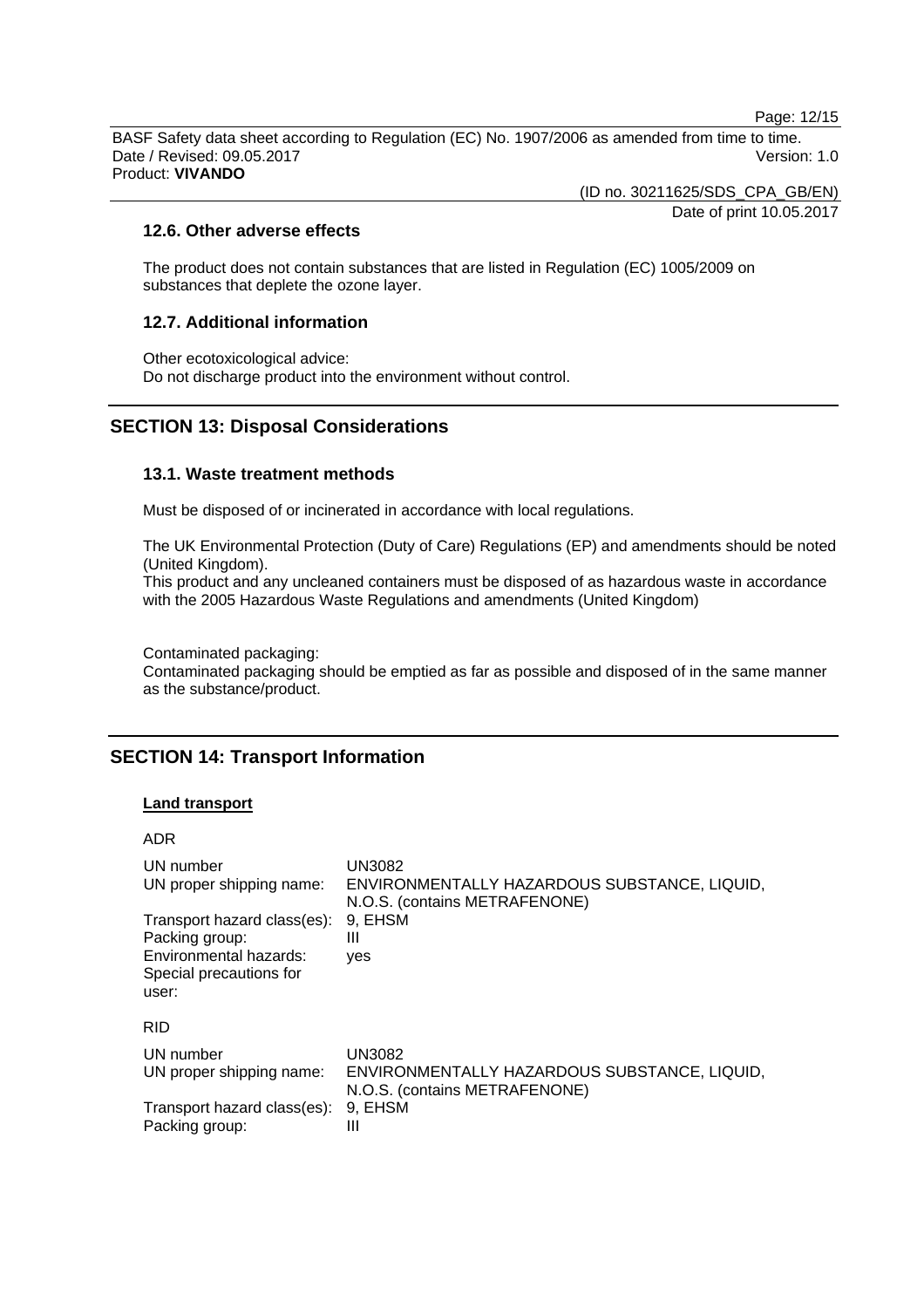Page: 13/15

BASF Safety data sheet according to Regulation (EC) No. 1907/2006 as amended from time to time. Date / Revised: 09.05.2017 **Version: 1.0** Product: **VIVANDO** 

(ID no. 30211625/SDS\_CPA\_GB/EN)

Date of print 10.05.2017

Environmental hazards: yes Special precautions for user: None known

# **Inland waterway transport**

ADN

| UN number                           | UN3082                                       |
|-------------------------------------|----------------------------------------------|
| UN proper shipping name:            | ENVIRONMENTALLY HAZARDOUS SUBSTANCE, LIQUID, |
|                                     | N.O.S. (contains METRAFENONE)                |
| Transport hazard class(es): 9, EHSM |                                              |
| Packing group:                      | Ш                                            |
| Environmental hazards:              | ves                                          |
| Special precautions for             | None known                                   |
| user:                               |                                              |

Transport in inland waterway vessel Not evaluated

# **Sea transport**

#### IMDG

| UN number:<br>UN proper shipping name:        | UN 3082<br>ENVIRONMENTALLY HAZARDOUS SUBSTANCE, LIQUID,<br>N.O.S. (contains METRAFENONE) |
|-----------------------------------------------|------------------------------------------------------------------------------------------|
| Transport hazard class(es):<br>Packing group: | 9. EHSM<br>Ш                                                                             |
| Environmental hazards:                        | yes<br>Marine pollutant: YES                                                             |
| Special precautions for<br>user:              | None known                                                                               |

#### **Air transport**

# IATA/ICAO

| UN number:                          | UN 3082                                      |
|-------------------------------------|----------------------------------------------|
| UN proper shipping name:            | ENVIRONMENTALLY HAZARDOUS SUBSTANCE, LIQUID, |
|                                     | N.O.S. (contains METRAFENONE)                |
| Transport hazard class(es): 9, EHSM |                                              |
| Packing group:                      |                                              |
| Environmental hazards:              | ves                                          |
| Special precautions for             | None known                                   |
| user:                               |                                              |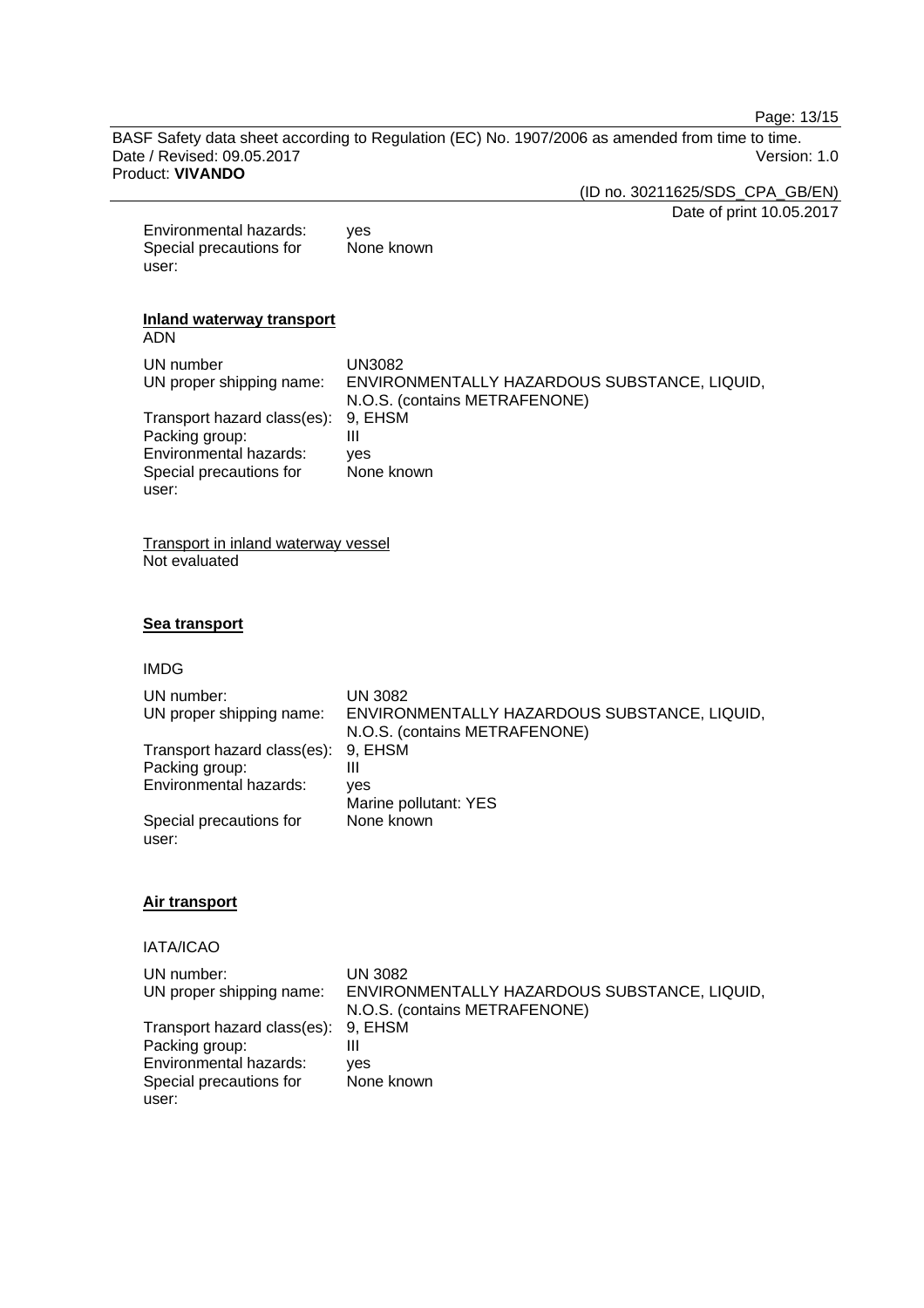Page: 14/15

BASF Safety data sheet according to Regulation (EC) No. 1907/2006 as amended from time to time. Date / Revised: 09.05.2017 **Version: 1.0** Product: **VIVANDO** 

(ID no. 30211625/SDS\_CPA\_GB/EN)

Date of print 10.05.2017

# **14.1. UN number**

See corresponding entries for "UN number" for the respective regulations in the tables above.

### **14.2. UN proper shipping name**

See corresponding entries for "UN proper shipping name" for the respective regulations in the tables above.

### **14.3. Transport hazard class(es)**

See corresponding entries for "Transport hazard class(es)" for the respective regulations in the tables above.

# **14.4. Packing group**

See corresponding entries for "Packing group" for the respective regulations in the tables above.

### **14.5. Environmental hazards**

See corresponding entries for "Environmental hazards" for the respective regulations in the tables above.

### **14.6. Special precautions for user**

See corresponding entries for "Special precautions for user" for the respective regulations in the tables above.

# **14.7. Transport in bulk according to Annex II of MARPOL and the IBC Code**

| Regulation:         | Not evaluated |
|---------------------|---------------|
| Shipment approved:  | Not evaluated |
| Pollution name:     | Not evaluated |
| Pollution category: | Not evaluated |
| Ship Type:          | Not evaluated |

#### **Further information**

This product is subject to the most recent edition of "The Carriage of Dangerous Goods and Use of Transportable Pressure Equipment Regulations" and their amendments (United Kingdom).

# **SECTION 15: Regulatory Information**

# **15.1. Safety, health and environmental regulations/legislation specific for the substance or mixture**

If other regulatory information applies that is not already provided elsewhere in this safety data sheet, then it is described in this subsection.

This product is classified under the European CLP Regulation. (United Kingdom) The data should be considered when making any assessment under the Control of Substances Hazardous to Health Regulations (COSHH), and related guidance, for example, 'COSHH Essentials' (United Kingdom).